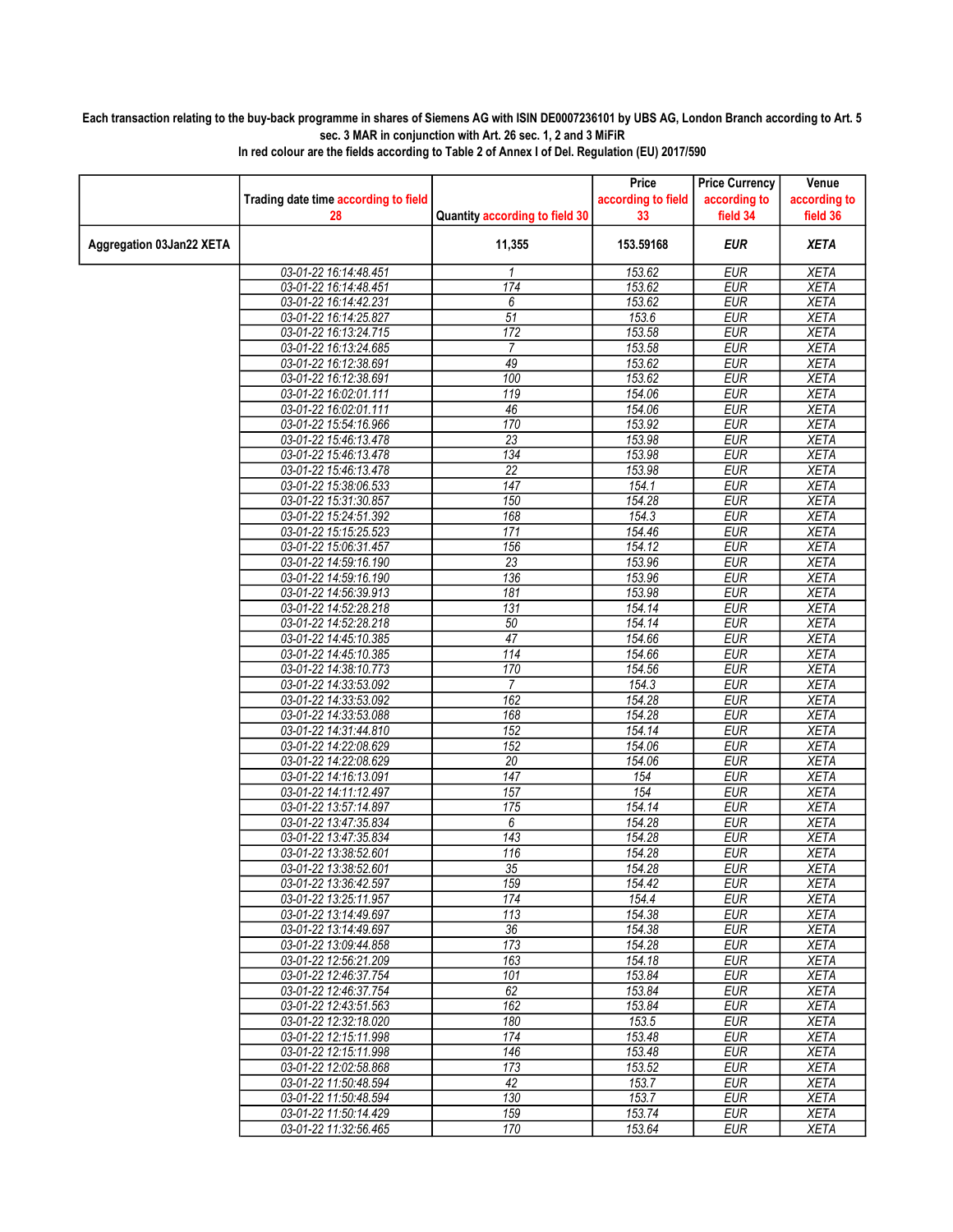| 03-01-22 11:24:46.529 | 145             | 153.56 | <b>EUR</b>       | <b>XETA</b> |
|-----------------------|-----------------|--------|------------------|-------------|
| 03-01-22 11:20:57.489 | 106             | 153.54 | <b>EUR</b>       | <b>XETA</b> |
| 03-01-22 11:20:57.489 | 55              | 153.54 | <b>EUR</b>       | <b>XETA</b> |
| 03-01-22 11:05:08.379 | 152             | 153.4  | <b>EUR</b>       | <b>XETA</b> |
| 03-01-22 10:57:05.653 | 81              | 153.26 | <b>EUR</b>       | <b>XETA</b> |
| 03-01-22 10:57:05.650 | 86              | 153.26 | <b>EUR</b>       | <b>XETA</b> |
| 03-01-22 10:50:44.647 | 174             | 153.16 | <b>EUR</b>       | <b>XETA</b> |
| 03-01-22 10:44:48.980 | 50              | 153.1  | <b>EUR</b>       | <b>XETA</b> |
| 03-01-22 10:32:44.281 | 95              | 152.92 | <b>EUR</b>       | <b>XETA</b> |
| 03-01-22 10:32:44.281 | 81              | 152.92 | <b>EUR</b>       | <b>XETA</b> |
| 03-01-22 10:30:11.367 | 127             | 153    | <b>EUR</b>       | <b>XETA</b> |
| 03-01-22 10:30:11.365 | 23              | 153    | <b>EUR</b>       | <b>XETA</b> |
| 03-01-22 10:17:26.749 | 180             | 152.84 | <b>EUR</b>       | <b>XETA</b> |
| 03-01-22 10:05:42.828 | 180             | 152.6  | <b>EUR</b>       | <b>XETA</b> |
| 03-01-22 10:04:37.022 | 162             | 152.6  | <b>EUR</b>       | <b>XETA</b> |
| 03-01-22 09:53:28.714 | 13              | 152.88 | <b>EUR</b>       | <b>XETA</b> |
| 03-01-22 09:53:28.714 | 64              | 152.88 | <b>EUR</b>       | <b>XETA</b> |
| 03-01-22 09:53:28.714 | $\overline{27}$ | 152.88 | <b>EUR</b>       | <b>XETA</b> |
| 03-01-22 09:53:28.714 | 55              | 152.88 | EUR              | <b>XETA</b> |
| 03-01-22 09:42:02.808 | 127             | 152.8  | <b>EUR</b>       | <b>XETA</b> |
| 03-01-22 09:42:02.808 | 42              | 152.8  | <b>EUR</b>       | <b>XETA</b> |
| 03-01-22 09:38:17.227 | 177             | 152.8  | <b>EUR</b>       | <b>XETA</b> |
| 03-01-22 09:27:23.161 | 96              | 153.4  | <b>EUR</b>       | <b>XETA</b> |
| 03-01-22 09:27:23.161 | 66              | 153.4  | <b>EUR</b>       | <b>XETA</b> |
| 03-01-22 09:20:55.566 | 150             | 153.38 | <b>EUR</b>       | <b>XETA</b> |
| 03-01-22 09:16:20.645 | 141             | 153.38 | <b>EUR</b>       | <b>XETA</b> |
| 03-01-22 09:16:20.645 | 14              | 153.38 | <b>EUR</b>       | <b>XETA</b> |
| 03-01-22 09:13:06.186 | 70              | 153.28 | <b>EUR</b>       | <b>XETA</b> |
| 03-01-22 09:02:48.820 | 148             | 152.98 | <b>EUR</b>       | <b>XETA</b> |
| 03-01-22 08:58:46.838 | 175             | 153.12 | <b>EUR</b>       | <b>XETA</b> |
| 03-01-22 08:50:59.431 | 177             | 153.16 | <b>EUR</b>       | <b>XETA</b> |
| 03-01-22 08:44:03.352 | 177             | 153.64 | <b>EUR</b>       | <b>XETA</b> |
| 03-01-22 08:44:03.361 | 32              | 153.64 | <b>EUR</b>       | <b>XETA</b> |
| 03-01-22 08:44:03.361 | 3               | 153.64 | <b>EUR</b>       | <b>XETA</b> |
| 03-01-22 08:44:03.352 | 113             | 153.64 | <b>EUR</b>       | <b>XETA</b> |
| 03-01-22 08:38:45.830 | 154             | 153.4  | <b>EUR</b>       | <b>XETA</b> |
| 03-01-22 08:38:43.976 | $\overline{7}$  | 153.4  | <b>EUR</b>       | <b>XETA</b> |
| 03-01-22 08:30:30.016 | 180             | 153.02 | <b>EUR</b>       | <b>XETA</b> |
| 03-01-22 08:25:45.545 | 105             | 152.82 | <b>EUR</b>       | <b>XETA</b> |
| 03-01-22 08:25:45.545 | 36              | 152.82 | <b>EUR</b>       | <b>XETA</b> |
| 03-01-22 08:25:45.545 | 27              | 152.82 | $E\overline{UR}$ | <b>XETA</b> |
| 03-01-22 08:23:33.837 | 169             | 152.72 | <b>EUR</b>       | <b>XETA</b> |
| 03-01-22 08:18:39.450 | 119             | 152.52 | <b>EUR</b>       | <b>XETA</b> |
| 03-01-22 08:18:39.450 | 27              | 152.52 | <b>EUR</b>       | <b>XETA</b> |
| 03-01-22 08:14:14.123 | 156             | 152.36 | <b>EUR</b>       | <b>XETA</b> |
| 03-01-22 08:14:14.123 | 168             | 152.36 | <b>EUR</b>       | <b>XETA</b> |
| 03-01-22 08:04:50.800 | 68              | 152.32 | $E\overline{UR}$ | <b>XETA</b> |
| 03-01-22 08:04:50.800 | 100             | 152.32 | <b>EUR</b>       | <b>XETA</b> |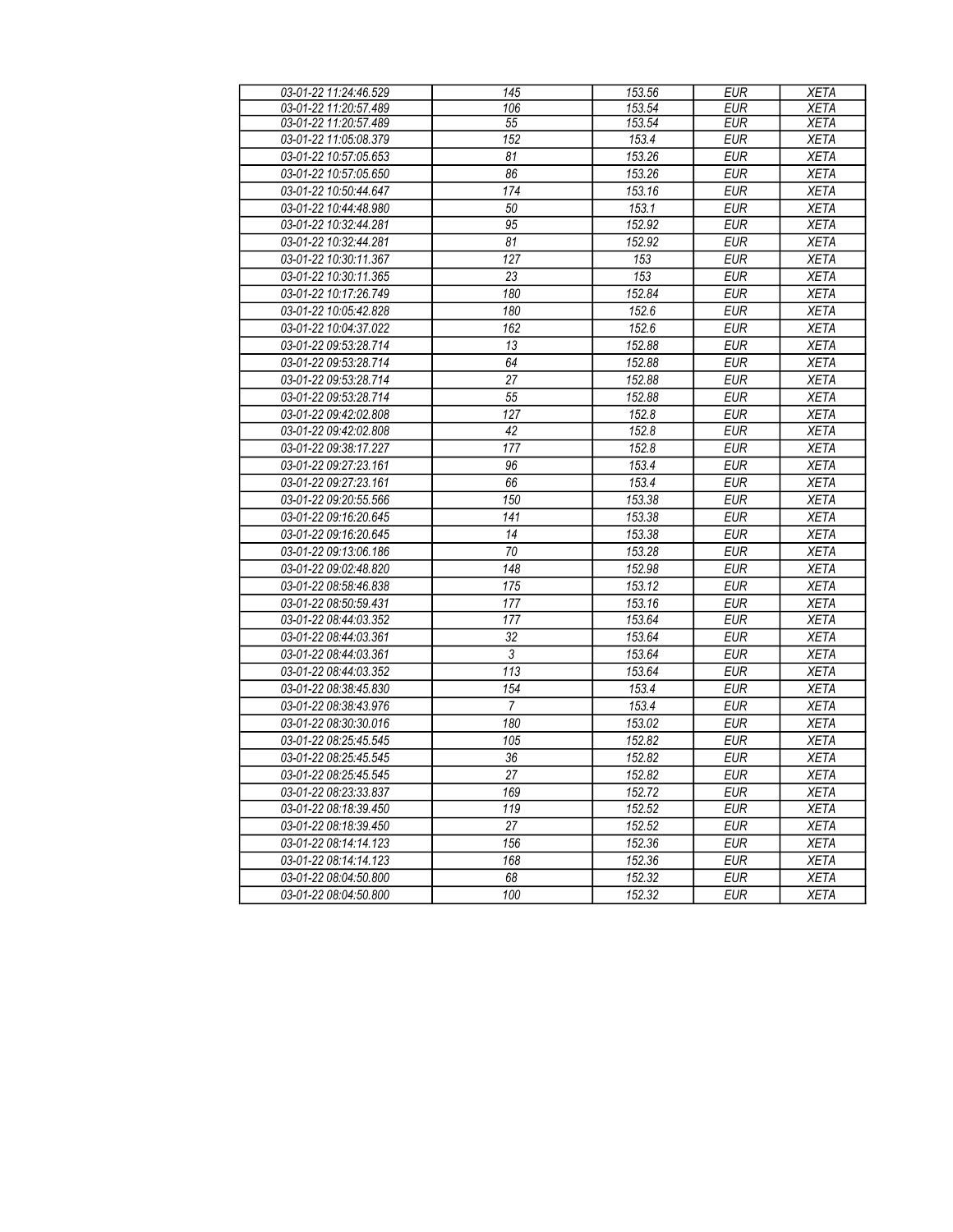## Each order relating to the buy-back programme above according to Art. 5 sec. 3 MAR in conjunction with Art. 25 sec. 1 and 2 MiFiR

In red colour are the fields according to Table 2 of the Annex of Del. Regulation (EU) 2017/580; alternatively you may report the

| Date and Time according to field 9 | <b>Segment MIC code</b><br>according to field 16 | <b>Transaction price</b><br>according to field 28 | <b>Price currency according</b><br>to field 29 | <b>Buy-sell indicator</b><br>according to field 32 |
|------------------------------------|--------------------------------------------------|---------------------------------------------------|------------------------------------------------|----------------------------------------------------|
| 03-01-22 16:14:48.451              | <b>XETA</b>                                      | 153.62                                            | <b>EUR</b>                                     | <b>BUY</b>                                         |
| 03-01-22 16:14:48.451              | <b>XETA</b>                                      | 153.62                                            | <b>EUR</b>                                     | <b>BUY</b>                                         |
| 03-01-22 16:14:42.231              | <b>XETA</b>                                      | 153.62                                            | <b>EUR</b>                                     | <b>BUY</b>                                         |
| 03-01-22 16:14:25.827              | <b>XETA</b>                                      | 153.6                                             | <b>EUR</b>                                     | <b>BUY</b>                                         |
| 03-01-22 16:13:24.715              | <b>XETA</b>                                      | 153.58                                            | <b>EUR</b>                                     | <b>BUY</b>                                         |
| 03-01-22 16:13:24.685              | <b>XETA</b>                                      | 153.58                                            | <b>EUR</b>                                     | <b>BUY</b>                                         |
| 03-01-22 16:12:38.691              | <b>XETA</b>                                      | 153.62                                            | <b>EUR</b>                                     | <b>BUY</b>                                         |
| 03-01-22 16:12:38.691              | <b>XETA</b>                                      | 153.62                                            | <b>EUR</b>                                     | <b>BUY</b>                                         |
| 03-01-22 16:02:01.111              | <b>XETA</b>                                      | 154.06                                            | <b>EUR</b>                                     | <b>BUY</b>                                         |
| 03-01-22 16:02:01.111              | <b>XETA</b>                                      | 154.06                                            | <b>EUR</b>                                     | <b>BUY</b>                                         |
| 03-01-22 15:54:16.966              | <b>XETA</b>                                      | 153.92                                            | <b>EUR</b>                                     | <b>BUY</b>                                         |
| 03-01-22 15:46:13.478              | <b>XETA</b>                                      | 153.98                                            | <b>EUR</b>                                     | <b>BUY</b>                                         |
| 03-01-22 15:46:13.478              | <b>XETA</b>                                      | 153.98                                            | <b>EUR</b>                                     | <b>BUY</b>                                         |
| 03-01-22 15:46:13.478              | <b>XETA</b>                                      | 153.98                                            | <b>EUR</b>                                     | <b>BUY</b>                                         |
| 03-01-22 15:38:06.533              | <b>XETA</b>                                      | 154.1                                             | <b>EUR</b>                                     | <b>BUY</b>                                         |
| 03-01-22 15:31:30.857              | <b>XETA</b>                                      | 154.28                                            | <b>EUR</b>                                     | <b>BUY</b>                                         |
| 03-01-22 15:24:51.392              | <b>XETA</b>                                      | 154.3                                             | <b>EUR</b>                                     | <b>BUY</b>                                         |
| 03-01-22 15:15:25.523              | <b>XETA</b>                                      | 154.46                                            | <b>EUR</b>                                     | <b>BUY</b>                                         |
| 03-01-22 15:06:31.457              | <b>XETA</b>                                      | 154.12                                            | <b>EUR</b>                                     | <b>BUY</b>                                         |
| 03-01-22 14:59:16.190              | <b>XETA</b>                                      | 153.96                                            | <b>EUR</b>                                     | <b>BUY</b>                                         |
| 03-01-22 14:59:16.190              | <b>XETA</b>                                      | 153.96                                            | <b>EUR</b>                                     | <b>BUY</b>                                         |
| 03-01-22 14:56:39.913              | <b>XETA</b>                                      | 153.98                                            | <b>EUR</b>                                     | <b>BUY</b>                                         |
| 03-01-22 14:52:28.218              | <b>XETA</b>                                      | 154.14                                            | <b>EUR</b>                                     | <b>BUY</b>                                         |
| 03-01-22 14:52:28.218              | <b>XETA</b>                                      | 154.14                                            | <b>EUR</b>                                     | <b>BUY</b>                                         |
| 03-01-22 14:45:10.385              | <b>XETA</b>                                      | 154.66                                            | <b>EUR</b>                                     | <b>BUY</b>                                         |
| 03-01-22 14:45:10.385              | <b>XETA</b>                                      | 154.66                                            | <b>EUR</b>                                     | <b>BUY</b>                                         |
| 03-01-22 14:38:10.773              | <b>XETA</b>                                      | 154.56                                            | <b>EUR</b>                                     | <b>BUY</b>                                         |
| 03-01-22 14:33:53.092              | <b>XETA</b>                                      | 154.3                                             | <b>EUR</b>                                     | <b>BUY</b>                                         |
| 03-01-22 14:33:53.092              | <b>XETA</b>                                      | 154.28                                            | <b>EUR</b>                                     | <b>BUY</b>                                         |
| 03-01-22 14:33:53.088              | <b>XETA</b>                                      | 154.28                                            | <b>EUR</b>                                     | <b>BUY</b>                                         |
| 03-01-22 14:31:44.810              | <b>XETA</b>                                      | 154.14                                            | <b>EUR</b>                                     | <b>BUY</b>                                         |
| 03-01-22 14:22:08.629              | <b>XETA</b>                                      | 154.06                                            | <b>EUR</b>                                     | <b>BUY</b>                                         |
| 03-01-22 14:22:08.629              | <b>XETA</b>                                      | 154.06                                            | <b>EUR</b>                                     | <b>BUY</b>                                         |
| 03-01-22 14:16:13.091              | <b>XETA</b>                                      | 154                                               | <b>EUR</b>                                     | <b>BUY</b>                                         |
| 03-01-22 14:11:12.497              | <b>XETA</b>                                      | 154                                               | <b>EUR</b>                                     | <b>BUY</b>                                         |
| 03-01-22 13:57:14.897              | <b>XETA</b>                                      | 154.14                                            | <b>EUR</b>                                     | <b>BUY</b>                                         |
| 03-01-22 13:47:35.834              | XETA                                             | 154.28                                            | EUR                                            | <b>BUY</b>                                         |
| 03-01-22 13:47:35.834              | <b>XETA</b>                                      | 154.28                                            | <b>EUR</b>                                     | <b>BUY</b>                                         |
| 03-01-22 13:38:52.601              | <b>XETA</b>                                      | 154.28                                            | <b>EUR</b>                                     | <b>BUY</b>                                         |
| 03-01-22 13:38:52.601              | <b>XETA</b>                                      | 154.28                                            | <b>EUR</b>                                     | <b>BUY</b>                                         |
| 03-01-22 13:36:42.597              | <b>XETA</b>                                      | 154.42                                            | <b>EUR</b>                                     | <b>BUY</b>                                         |
| 03-01-22 13:25:11.957              | <b>XETA</b>                                      | 154.4                                             | <b>EUR</b>                                     | <b>BUY</b>                                         |
| 03-01-22 13:14:49.697              | <b>XETA</b>                                      | 154.38                                            | <b>EUR</b>                                     | <b>BUY</b>                                         |
| 03-01-22 13:14:49.697              | <b>XETA</b>                                      | 154.38                                            | <b>EUR</b>                                     | <b>BUY</b>                                         |
| 03-01-22 13:09:44.858              | <b>XETA</b>                                      | 154.28                                            | <b>EUR</b>                                     | <b>BUY</b>                                         |
| 03-01-22 12:56:21.209              | <b>XETA</b>                                      | 154.18                                            | <b>EUR</b>                                     | <b>BUY</b>                                         |
| 03-01-22 12:46:37.754              | <b>XETA</b>                                      | 153.84                                            | EUR                                            | <b>BUY</b>                                         |
| 03-01-22 12:46:37.754              | <b>XETA</b>                                      | 153.84                                            | <b>EUR</b>                                     | <b>BUY</b>                                         |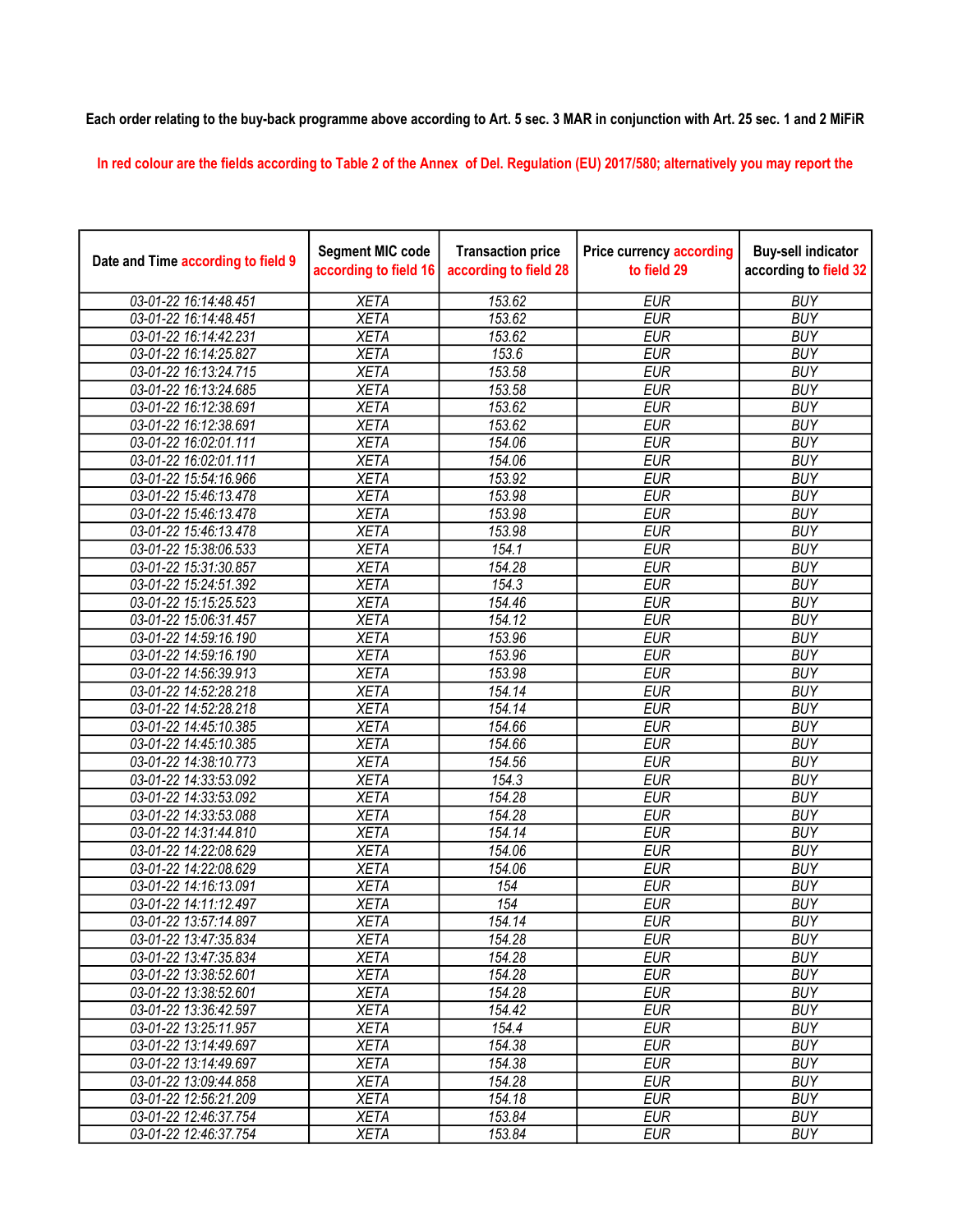| 03-01-22 12:43:51.563                          | <b>XETA</b>                | 153.84 | <b>EUR</b> | <b>BUY</b> |
|------------------------------------------------|----------------------------|--------|------------|------------|
| 03-01-22 12:32:18.020                          | <b>XETA</b>                | 153.5  | <b>EUR</b> | <b>BUY</b> |
| 03-01-22 12:15:11.998                          | <b>XETA</b>                | 153.48 | <b>EUR</b> | <b>BUY</b> |
| 03-01-22 12:15:11.998                          | <b>XETA</b>                | 153.48 | <b>EUR</b> | <b>BUY</b> |
| 03-01-22 12:02:58.868                          | <b>XETA</b>                | 153.52 | <b>EUR</b> | <b>BUY</b> |
| 03-01-22 11:50:48.594                          | <b>XETA</b>                | 153.7  | <b>EUR</b> | <b>BUY</b> |
| 03-01-22 11:50:48.594                          | <b>XETA</b>                | 153.7  | <b>EUR</b> | <b>BUY</b> |
| 03-01-22 11:50:14.429                          | <b>XETA</b>                | 153.74 | <b>EUR</b> | <b>BUY</b> |
| 03-01-22 11:32:56.465                          | <b>XETA</b>                | 153.64 | <b>EUR</b> | <b>BUY</b> |
| 03-01-22 11:24:46.529                          | <b>XETA</b>                | 153.56 | <b>EUR</b> | <b>BUY</b> |
| 03-01-22 11:20:57.489                          | <b>XETA</b>                | 153.54 | <b>EUR</b> | <b>BUY</b> |
| 03-01-22 11:20:57.489                          | <b>XETA</b>                | 153.54 | <b>EUR</b> | <b>BUY</b> |
| 03-01-22 11:05:08.379                          | <b>XETA</b>                | 153.4  | <b>EUR</b> | <b>BUY</b> |
| 03-01-22 10:57:05.653                          | <b>XETA</b>                | 153.26 | <b>EUR</b> | <b>BUY</b> |
| 03-01-22 10:57:05.650                          | <b>XETA</b>                | 153.26 | <b>EUR</b> | <b>BUY</b> |
| 03-01-22 10:50:44.647                          | <b>XETA</b>                | 153.16 | <b>EUR</b> | <b>BUY</b> |
| 03-01-22 10:44:48.980                          | <b>XETA</b>                | 153.1  | <b>EUR</b> | <b>BUY</b> |
| 03-01-22 10:32:44.281                          | <b>XETA</b>                | 152.92 | <b>EUR</b> | <b>BUY</b> |
| 03-01-22 10:32:44.281                          | <b>XETA</b>                | 152.92 | <b>EUR</b> | <b>BUY</b> |
| 03-01-22 10:30:11.367                          | <b>XETA</b>                | 153    | <b>EUR</b> | <b>BUY</b> |
| 03-01-22 10:30:11.365                          | <b>XETA</b>                | 153    | <b>EUR</b> | <b>BUY</b> |
| 03-01-22 10:17:26.749                          | <b>XETA</b>                | 152.84 | <b>EUR</b> | <b>BUY</b> |
| 03-01-22 10:05:42.828                          | <b>XETA</b>                | 152.6  | <b>EUR</b> | <b>BUY</b> |
| 03-01-22 10:04:37.022                          | <b>XETA</b>                | 152.6  | <b>EUR</b> | <b>BUY</b> |
| 03-01-22 09:53:28.714                          | <b>XETA</b>                | 152.88 | <b>EUR</b> | <b>BUY</b> |
| 03-01-22 09:53:28.714                          | <b>XETA</b>                | 152.88 | <b>EUR</b> | <b>BUY</b> |
| 03-01-22 09:53:28.714                          | <b>XETA</b>                | 152.88 | <b>EUR</b> | <b>BUY</b> |
| 03-01-22 09:53:28.714                          | <b>XETA</b>                | 152.88 | <b>EUR</b> | <b>BUY</b> |
|                                                |                            | 152.8  | <b>EUR</b> | <b>BUY</b> |
| 03-01-22 09:42:02.808<br>03-01-22 09:42:02.808 | <b>XETA</b><br><b>XETA</b> | 152.8  | <b>EUR</b> | <b>BUY</b> |
|                                                |                            |        |            |            |
| 03-01-22 09:38:17.227                          | <b>XETA</b>                | 152.8  | <b>EUR</b> | <b>BUY</b> |
| 03-01-22 09:27:23.161                          | <b>XETA</b>                | 153.4  | <b>EUR</b> | <b>BUY</b> |
| 03-01-22 09:27:23.161                          | <b>XETA</b>                | 153.4  | <b>EUR</b> | <b>BUY</b> |
| 03-01-22 09:20:55.566                          | <b>XETA</b>                | 153.38 | <b>EUR</b> | <b>BUY</b> |
| 03-01-22 09:16:20.645                          | <b>XETA</b>                | 153.38 | <b>EUR</b> | <b>BUY</b> |
| 03-01-22 09:16:20.645                          | <b>XETA</b>                | 153.38 | <b>EUR</b> | <b>BUY</b> |
| 03-01-22 09:13:06.186                          | <b>XETA</b>                | 153.28 | <b>EUR</b> | <b>BUY</b> |
| 03-01-22 09:02:48.820                          | <b>XETA</b>                | 152.98 | <b>EUR</b> | <b>BUY</b> |
| 03-01-22 08:58:46.838                          | <b>XETA</b>                | 153.12 | <b>EUR</b> | <b>BUY</b> |
| 03-01-22 08:50:59.431                          | <b>XETA</b>                | 153.16 | <b>EUR</b> | <b>BUY</b> |
| 03-01-22 08:44:03.352                          | <b>XETA</b>                | 153.64 | <b>EUR</b> | <b>BUY</b> |
| 03-01-22 08:44:03.361                          | <b>XETA</b>                | 153.64 | <b>EUR</b> | <b>BUY</b> |
| 03-01-22 08:44:03.361                          | <b>XETA</b>                | 153.64 | <b>EUR</b> | <b>BUY</b> |
| 03-01-22 08:44:03.352                          | <b>XETA</b>                | 153.64 | <b>EUR</b> | <b>BUY</b> |
| 03-01-22 08:38:45.830                          | <b>XETA</b>                | 153.4  | <b>EUR</b> | <b>BUY</b> |
| 03-01-22 08:38:43.976                          | <b>XETA</b>                | 153.4  | <b>EUR</b> | <b>BUY</b> |
| 03-01-22 08:30:30.016                          | <b>XETA</b>                | 153.02 | <b>EUR</b> | <b>BUY</b> |
| 03-01-22 08:25:45.545                          | <b>XETA</b>                | 152.82 | <b>EUR</b> | <b>BUY</b> |
| 03-01-22 08:25:45.545                          | <b>XETA</b>                | 152.82 | <b>EUR</b> | <b>BUY</b> |
| 03-01-22 08:25:45.545                          | <b>XETA</b>                | 152.82 | <b>EUR</b> | <b>BUY</b> |
| 03-01-22 08:23:33.837                          | <b>XETA</b>                | 152.72 | <b>EUR</b> | <b>BUY</b> |
| 03-01-22 08:18:39.450                          | <b>XETA</b>                | 152.52 | <b>EUR</b> | <b>BUY</b> |
| 03-01-22 08:18:39.450                          | <b>XETA</b>                | 152.52 | <b>EUR</b> | <b>BUY</b> |
| 03-01-22 08:14:14.123                          | <b>XETA</b>                | 152.36 | <b>EUR</b> | <b>BUY</b> |
|                                                |                            |        |            |            |